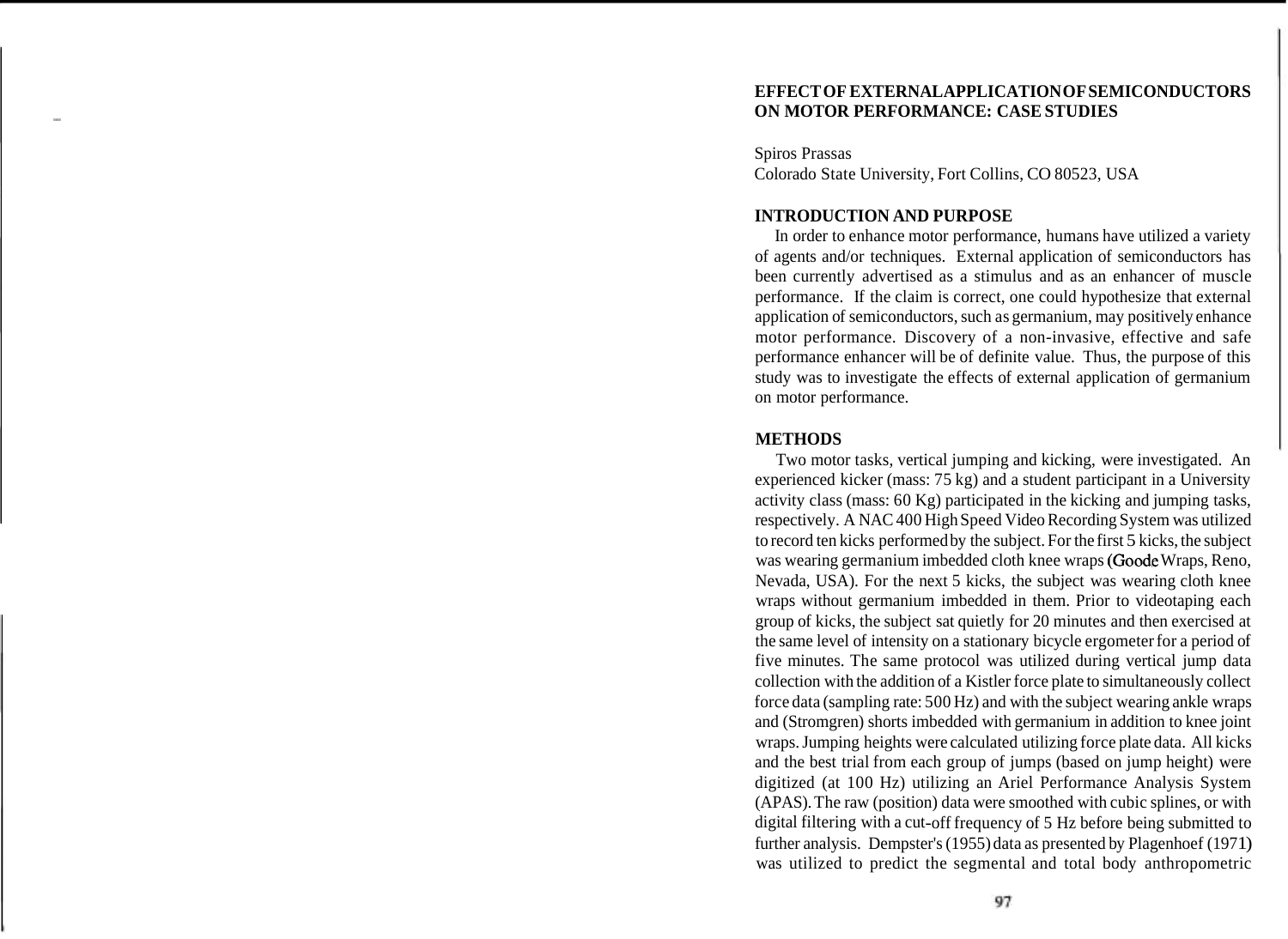parameters necessary to solve the mechanical equations.

# **RESULTS** AND **DISCUSSION**

## Kicking

| <b>Variable</b>                       | <b>Germanium</b> | Control  | t-score |
|---------------------------------------|------------------|----------|---------|
| Ball Velocity(m/sec)                  | 26.251           | 25.684   | 2.359   |
| Knee Joint Angular Velocity (deg/sec) | 801.500          | 784.750  | 0.352   |
| Thigh Angular Velocity (deg/sec)      | 381.500          | 344.250  | -1.546  |
| Shank Angular Velocity (deg/sec)      | 1182.500         | 1129.750 | 0.999   |

**Table 1.** Ball and Lower Extremity Kinematics.

Table 1 presents maximum ball velocity, angular knee joint velocity at contact and thigh and shank angular velocities at contact for the experimental and control conditions. Mean values for the germanium trials were larger than in the control trials for all measured variables indicating that a positive effect of germanium on motor performance may exist. Paired t-tests, however, showed that the differences between the two conditions were not  $significant (p<05)$ .

## Vertical Jumping

Average kinetic and kinematic results for the germanium and control jumps are presented in Table 2. The average jump height, vertical take-off velocity and vertical push-off impulse (the quantity that dictates take-off velocity and, ultimately, jump height) were larger in the germanium jumps.

|  |  | Table 2. Average Kinetic and Kinematic Parameters |  |
|--|--|---------------------------------------------------|--|
|--|--|---------------------------------------------------|--|

| Variable                           | <b>Germanium</b> | Control | t-score |
|------------------------------------|------------------|---------|---------|
| Height jumped (meters)             | 0.38             | 0.36    | 0.431   |
| Vertical take-off velocity (nlsec) | 2.75             | 2.70    | 0.432   |
| Vertical push-off impulse (N.s)    | 164.00           | 162.00  | 0.429   |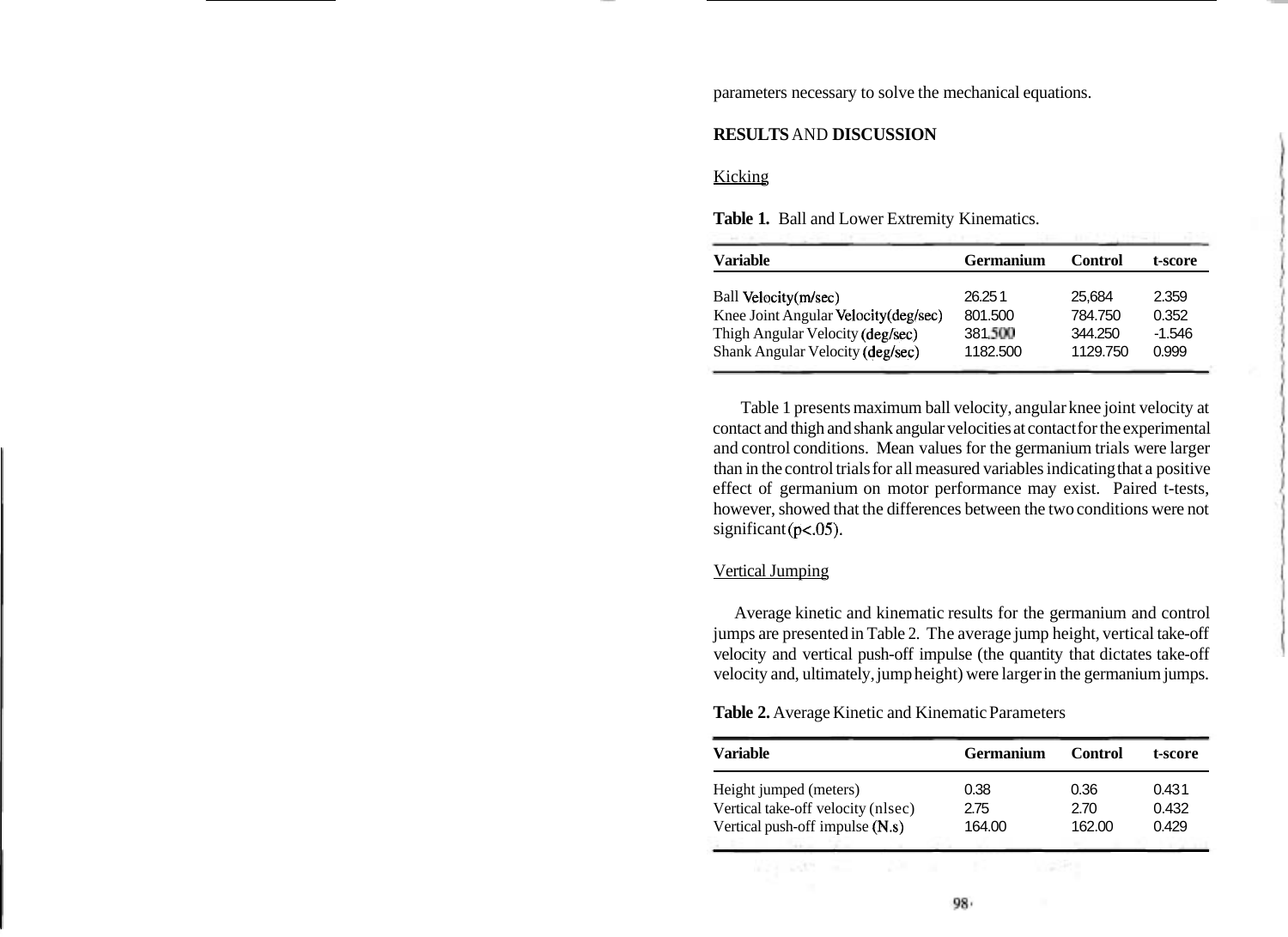Paired t-tests, however, showed that the differences between the two conditions were not significant ( $p < .05$ ). Comparison of the best germanium and best control jumps (Table 3) revealed larger vertical impulse-resulting in larger vertical take-off velocity and jump height for the germanium. Comparison, however, of hip, knee, and ankle joint maximum angular velocities showed higher values for the germanium hip and ankle joint maximum angular velocities, but not for the knee. Maximum shank angular velocity was also higher in the germanium trial, but the thigh angular velocity was not.

| Variable                                             | Germanium | Control |
|------------------------------------------------------|-----------|---------|
| Height jumped (meters)                               | 0.41      | 0.39    |
| Vertical take-off velocity (m/sec)                   | 2.84      | 2.73    |
| Vertical push-off impulse (N.s)                      | 170.4     | 163.8   |
| Maximum hip joint angular velocity (deglsec)         | 649.0     | 606.0   |
| Maximum knee joint angular velocity (deglsec)        | 783.0     | 800.0   |
| Maximum ankle joint angular velocity (deglsec) 545.0 |           | 498.0   |
| Maximum thigh angular velocity (deglsec)             | 447.0     | 464.0   |
| Maximum shank angular velocity (deglsec)             | 342.0     | 335.0   |

Table 3. Selected Kinematic and Kinetic Parameters of the Best Germanium and Control Jumps

## **CONCLUSION**

The results of the study are not conclusive: in both activities studied, no significant differences between germanium and control trials were found. However, a clear trend indicating a positive effect of germanium on performance was seen. In jumping for example, average vertical impulse and the resulting jumped heights were higher in the germanium trials. And in kicking, ball velocity and knee joint and thigh and shank segment angular velocities at contact were also higher when germanium was used. In light of the limitations of the single subject design in this report, it is recommended that a study with a larger number of subjects be undertaken to further investigate the effects of semiconductors such as germanium on motor performance.